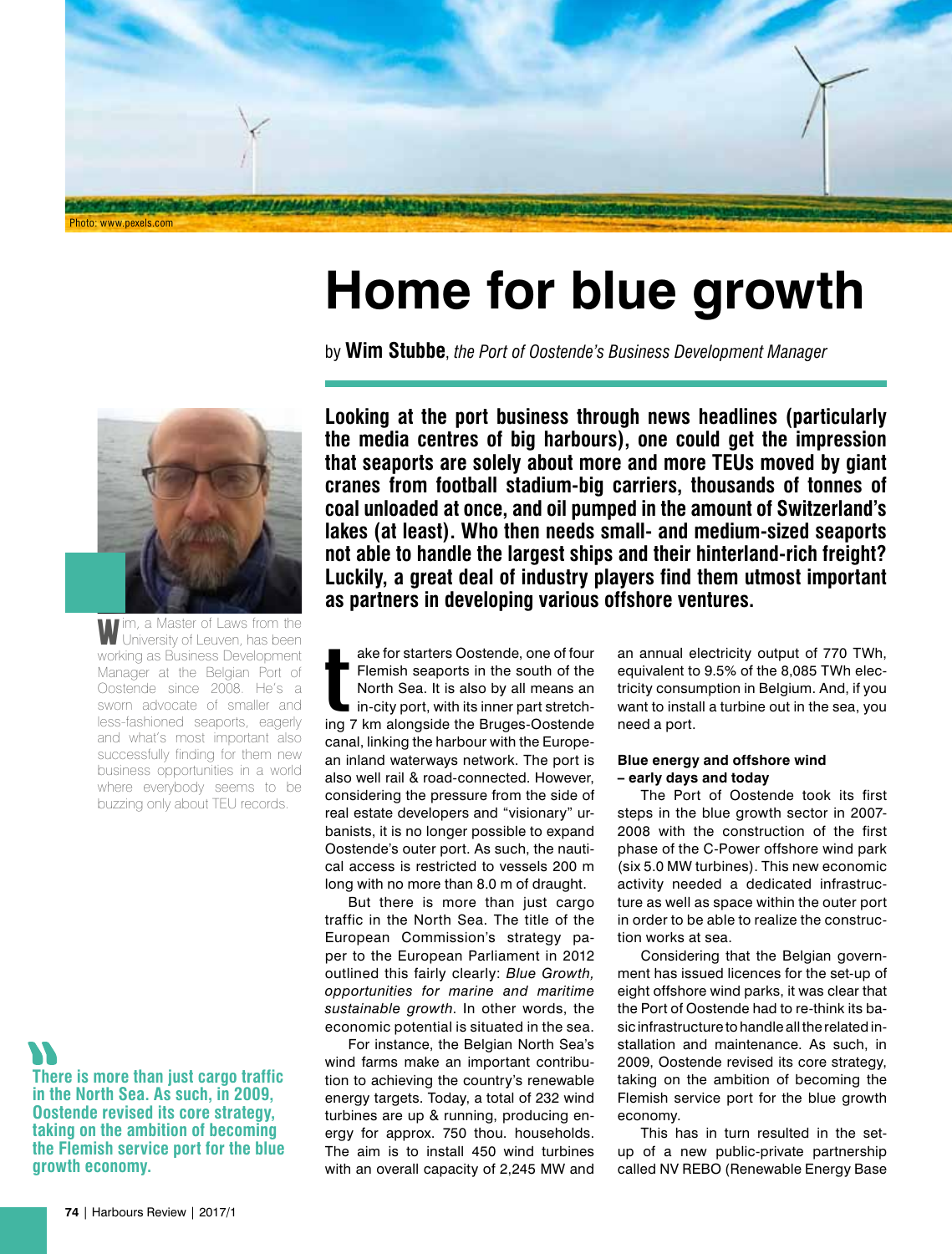Oostende), involving the ARTES Group, DEME Blue Energy, Offshore & Wind Assistance, Participatiemaatschappij Vlaanderen (owned by the Flemish government), and naturally the Port of Oostende. The primary goal of NV REBO is to become an efficient and cost-effective offshore terminal for handling, lifting, storing, assembling, and transporting all kinds of offshore components. In this regard, in 2011, Oostende port and NV REBO invested over EUR 5 mln in setting up a heavy load quay and associated storage space, together with an office, for different offshore industry service providers. However, Oostende does not just want to be a ship-in-out assembly plant – it aims at being a cluster of knowledge, best practices, and technology research & development to the offshore industry. The Port of Oostende is therefore making the necessary investments to facilitate the installation, management, and maintenance of offshore wind farms.

### **Installation & management**

Over the years one has learnt that each and every project is different and has its own unique challenges. The quality & design evolution of offshore components is enormous, and experience shows that every sea has its own characteristics: What holds true for Belgian waters, does not work when dealing with the seabed off Danish coasts in the Baltic. For that reason, preparing offshore wind farm elements in a specialized port is of utmost importance before their departure for the installation site. As such, the idea that a wind park can be built using a computer in an office somewhere in Barcelona, linked with a spreadsheet of an accountancy department in Eastern Europe, is a sheer illusion.

Efficient and cost-effective handling of offshore components is a key task of Oostende port and NV REBO's management. Together with the client we can investigate different options to organize the upcoming port operations. The atport construction and sea transportation of six gravity-based foundations, with an average weight of 2,700 tn each, is still a landmark within the history of Oostende. Installation vessels like Fred Olsen's *Bold Tern* or DEME's *Innovation* and *Neptune* are regular guests at the Port of Oostende, including very special ceremonies like the one that took place on April 28th, 2016, when Queen Mathilde of Belgium rebaptized Jan De Nul's *Vidar* jack-up heavylift vessel as *Vole au vent* in the port. Fancy as it sounds, Oostende nonetheless does not forget about the things which make it all possible, i.e. improving its port's nautical access, extending the turning circle, straightening the quay walls in line with the leading lights, etc.

Managing the whole venture implies, among others, that electricity production at sea needs to be monitored in accordance to the grid supply capacity and at an efficient price-setting, all influencing the profitability of an investment. From a technical point of view, this means that wind farm managers have daily interactions with different subcontractors, service providers, and turbine manufacturers. Wind park managers like C-Power, Otary (having the Rentel, Seastar, and Mermaid concessions), and Parkwind (Rental, Seastar, and Northwester 2) have chosen to establish their headquarters at the Port



**The idea that a wind park can be built using a computer in an office somewhere in Barcelona, linked with a spreadsheet of an accountancy department in Eastern Europe, is a sheer illusion. For that reason, preparing offshore wind farm elements in a specialized port is of utmost importance before their departure for the installation site.**

of Oostende, organizing permanent monitoring of their parks at sea here.

#### **Operations & maintenance**

Harnessing the power of wind isn't only about hammering a big steel pole into a seabed and then letting nature do all the work. As in the case of any other business, we're essentially talking about achieving and maintaining optimal efficiency. In effect, several service companies have installed their offices at the Port of Oostende in order to secure the maintenance, while others have asked to open a representation in the Oostende offshore village.

Considering the stable growth of the cluster, the port management has developed a master plan to install these different enterprises on the spot; a plan that takes into account not only safety and security aspects, but also places sustainability high on the agenda (e.g. the port authority is investigating the economic opportunity of installing a prototype of the mid-size 100 kW Xant wind turbine to provide the site with electricity). Implementation of this process is the daily and ongoing business for the port.

Furthermore, the turbine manufacturers Senvion, Siemens, MHI Vestas, and GE have installed their offices, warehouses, and workshops in the Oostende offshore village to quickly respond to emergency maintenance. To make this possible, the port has refurbished several buildings next to the NV REBO terminal, as well as built new premises. As to the offshore industry subcontractors, a wide range of services ranging from IT to training have found their way to the Port of Oostende, including e-Bo, CMI, Multitech, G4S, CG, Buijsse, and Falck Safety.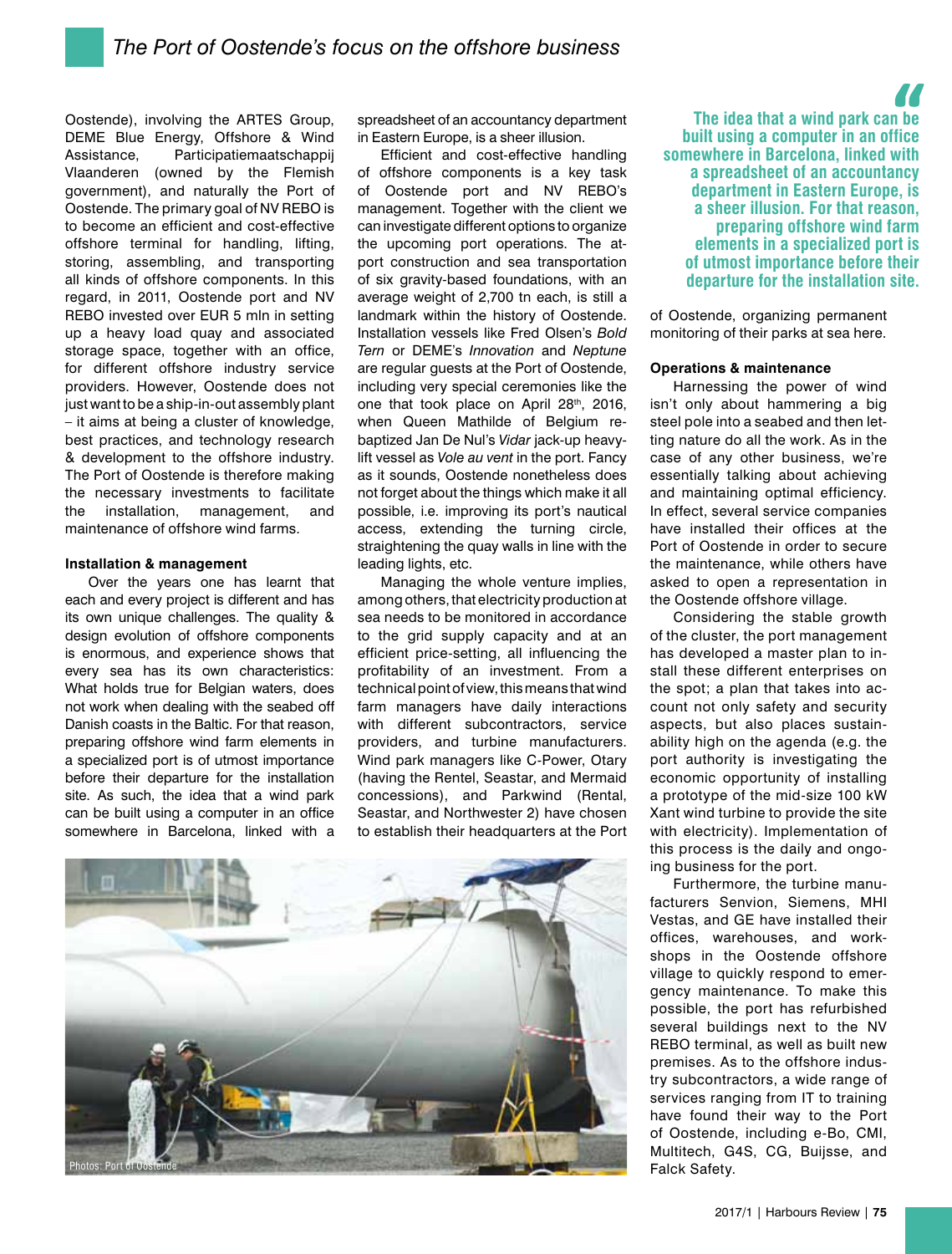Additionally, no operations & maintenance activities could do without crew transfer vessels. A number of shipping companies are operating such ships to/from Oostende and Belgian wind farms, just to mention Windcat, Nordfjord, Sima Charters, Sea Contractors, MPI, MCS, Stemat, Turbine Transfers, Geosea, and Offshore & Wind Assistance (the last two being Belgian operators). Moreover, the company GEOxyz, specialized in highly advanced technological underwater surveys and crew transfer, has based its fleet of 17 ships at the port. Next to GEOxyz, Survitec has opened a new premise in order to secure the safety and security on-board the vessels.

In order to broadly support these activities, the Port of Oostende will invest in better mooring infrastructure along with performant IT systems to ensure efficient communication between port users and nautical authorities. Lastly, more land will be prepared for an innovative shipbuilding company that is open to developing more efficient vessels that meet the various needs of wind park operators.

## **On a challenge wave**

Offshore wind parks' construction and maintenance represent the most important part of the blue growth development at the Port of Oostende; however, it's not the only one related to renewable sources of energy. For instance, together with Marintek, Sintef, Highlands & Islands Enterprise, the universities of Aalborg and Brindisi, we have analysed within the framework of the BEPPo – Blue Energy Production in Ports project the role small and medium-sized seaports can play in the development of wave and tidal energy. The Port of Oostende actively supports several other practical initiatives stemming from experimental development to full-scale testing, e.g. the wave projects Flansea and Laminaria have tested their solutions in and around Oostende port's breakwaters.

**We as a port authority must adapt to the new normal of mega vessels and all the perils this trend brings about for small and medium-sized ports. Alike in sports (and warfare), the best defence is attack.**